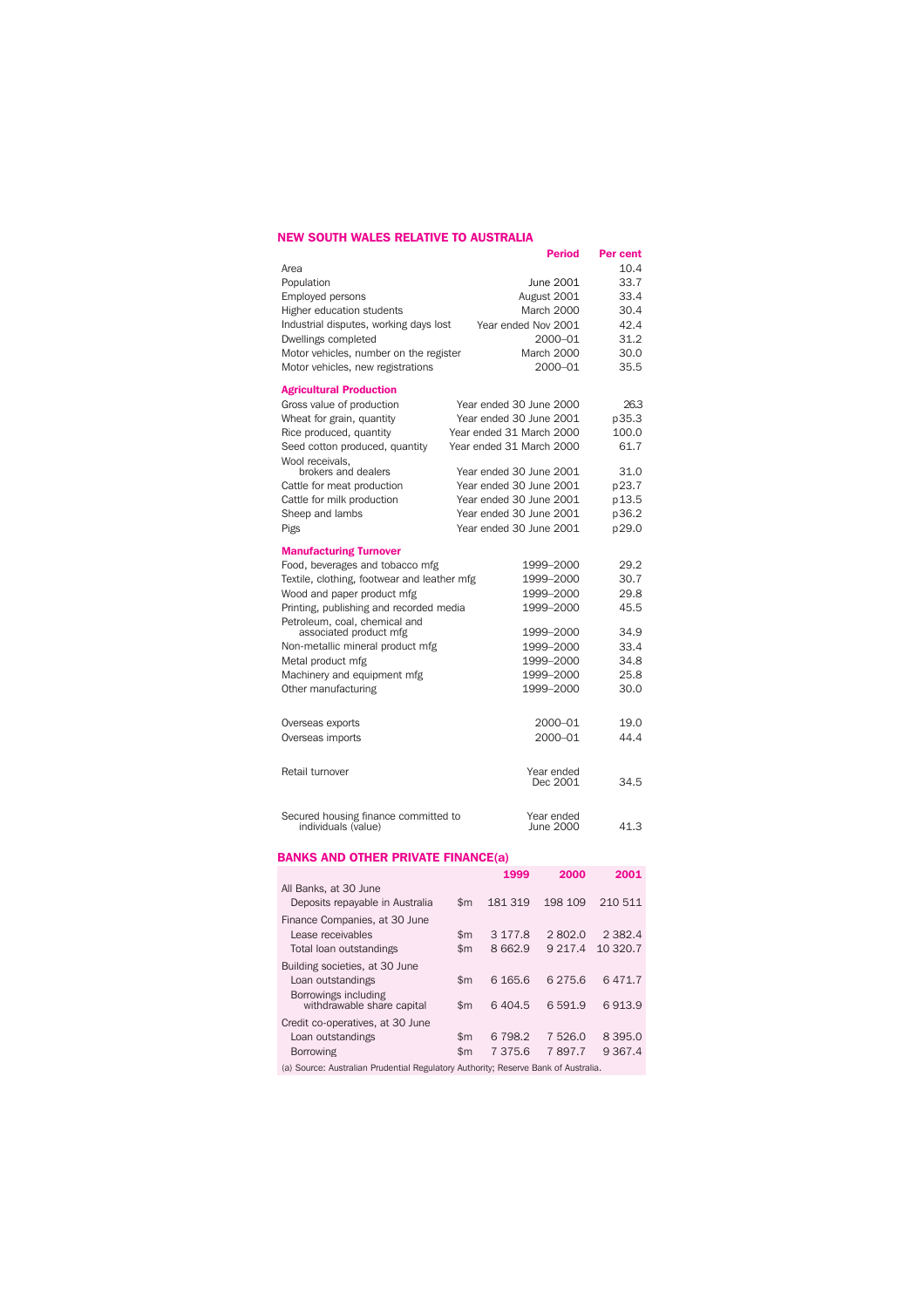## **POPULATION**

|                                               |      | 1999 | 2000                           | 2001 |
|-----------------------------------------------|------|------|--------------------------------|------|
| <b>Estimated resident population, 30 June</b> |      |      |                                |      |
| Males                                         |      |      | $'000$ 3 179.2 3 214.2 3 251.4 |      |
| Females                                       | LOU. |      | 3 217.5 3 248.3 3 281.0        |      |
| Total                                         | 'OOO |      | 6396.7 6462.5 6532.5           |      |
| Ado droupe (proportion of population)         |      |      |                                |      |

## **Age groups (proportion of population)**

| % | 6.8  | 6.7  | 6.6  |
|---|------|------|------|
| % | 13.8 | 13.7 | 13.6 |
| % | 6.9  | 6.9  | 6.9  |
| % | 59.7 | 59.9 | 60.1 |
| % | 12.8 | 12.8 | 12.9 |
|   |      |      |      |

## **VITAL STATISTICS**

|     | 1998   | 1999    | 2000   |
|-----|--------|---------|--------|
| no. | 85 499 | 86 784  | 86 752 |
|     | 13.5   | 13.5    | 13.4   |
| no. | 44 741 | 45 215  | 45 409 |
|     | 7.1    | 7.1     | 7.0    |
| no. | 39 136 | 41 0 16 | 39 323 |
|     | 6.2    | 6.4     | 6.1    |
| no. | 14 987 | 15 4 70 | 14 756 |
|     | 2.4    | 2.4     | 2.3    |
|     |        |         |        |

(a) Per 1,000 estimated resident population at 30 June.

| <b>HEALTH</b>                                                                 |            |                 |                 |                  |
|-------------------------------------------------------------------------------|------------|-----------------|-----------------|------------------|
|                                                                               |            | 1998            | 1999            | 2000             |
| Total hospital beds(a), 30 June                                               |            |                 |                 |                  |
| Public                                                                        | no.        | 17 765          | 17 187          | 16469            |
| Private                                                                       | no.        | 6 1 7 1         | 6 208           | 6 2 2 2          |
| <b>Medical Practitioners</b><br>Registered medical practitioners,<br>30 June  | no.        | 23.395          | 23853           | 24 401           |
| <b>Major causes of death</b><br>Heart disease<br>Malignant neoplasms (cancer) | no.<br>no. | 12671<br>11 990 | 12938<br>11 994 | 12 379<br>12 201 |

(a) Unlike previous issues, does not include beds in nursing homes.

#### **BUILDING**

|                                                       |               |         | 1998-99 1999-00 2000-01    |         |
|-------------------------------------------------------|---------------|---------|----------------------------|---------|
| New residential buildings approved                    | '000          | 51.2    | 51.3                       | 33.4    |
| New residential buildings commenced '000              |               | 48.4    | 50.2                       | 32.6    |
| New residential buildings completed                   | '000          | 46.3    | 50.0                       | 41.6    |
| Houses                                                | %             | 56.9    | 57.1                       | 55.5    |
| Other residential buildings                           | %             | 43.1    | 42.9                       | 44.5    |
| Value of all building completed                       | \$m           |         | 12 442.8 15 527.8 13 383.6 |         |
| New residential buildings                             | $\mathsf{Sm}$ | 6078.8  | 7 3 5 8.1                  | 6659.8  |
| Alterations and additions to<br>residential buildings | \$m           | 1 307.0 | 1579.7                     | 1 342.0 |
| Loans approved to individuals<br>for housing          | \$m           | 24.925  | 31.027                     | 30 798  |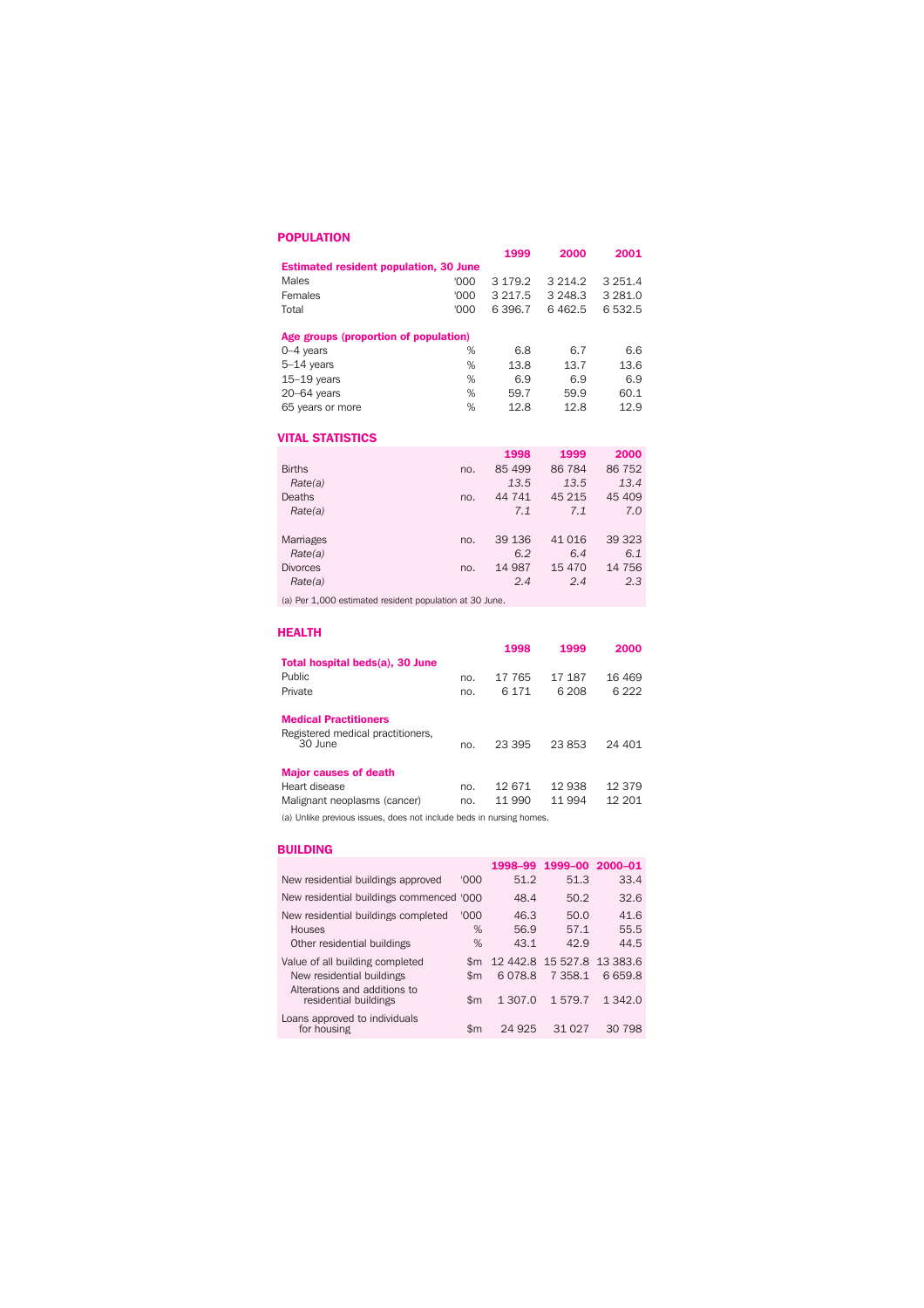#### **EDUCATION**

|                                    |      | 1999    | 2000                | 2001      |
|------------------------------------|------|---------|---------------------|-----------|
| Schools(a)                         | no.  | 3087    | 3088                | 3 0 9 2   |
| Government                         | no.  | 2 1 8 2 | 2 1 8 7             | 2 1 8 6   |
| Non-government                     | no.  | 905     | 901                 | 906       |
| Teachers(a) (full-time equivalent) | '000 | 71.8    | 72.4                | 73.4      |
| School students(a) (full-time)     | '000 | 1 089.6 | 1 0 9 4 . 3         | 1 0 9 9.2 |
| Primary                            | %    | 57.2    | 57.5                | 57.3      |
| Secondary                          | %    | 42.8    | 42.5                | 42.7      |
| Government                         | %    | 70.0    | 69.4                | 68.7      |
| Non-government                     | %    | 30.0    | 30.6                | 31.3      |
| Higher education students          | no.  | 216997  | 223 459             | n.y.a.    |
| TAFE enrolments(b)                 | no.  |         | 455 671 (c) 544 096 | n.y.a.    |

(a) Figures at August.

(b) Includes vocational and non-vocational enrolments in TAFE colleges.

(c) Includes training in support of the 2000 Olympic Games.

#### **LABOUR 1999 2000 2001 Labour force status (August survey)** Civilian population aged 15 and over '000 5 084.4 5 159.9 5 209.7 Not in the labour force  $1984.1$  1956.0 1967.4 Total labour force '000 3 100.3 3 203.9 3 242.3 Employed persons '000 2 903.7 3 039.0 3 051.0 Unemployed persons  $000$  2 903.7 3 039.0 3 051.0<br>Unemployed persons  $000$  196.6 164.9 191.3 Unemployment rate  $\begin{array}{cccc} 6.3 & 5.1 & 5.9 \\ 0.3 & 6.3 & 5.4 & 5.7 \end{array}$ Males 6.3 5.4 5.7 Females % 6.3 4.8 6.2 Participation rate  $\begin{array}{cccc} 96 & 61.0 & 62.1 & 62.2 \\ 0.6 & 62.1 & 70.9 & 70.6 \end{array}$ Males % 71.1 70.9 70.6 Females % 51.2 53.5 54.1 **Average Weekly Earnings (May survey)** All males total earnings<br>
Full-time adult male total earnings<br>
\$ 900.4 939.9 988.4 Full-time adult male total earnings \$ All females total earnings<br>
Full-time adult female total earnings<br>  $\frac{1}{20.6}$   $\frac{536.5}{793.3}$   $\frac{780.9}{793.5}$ Full-time adult female total earnings  $$ 720.6 793.3 780.9$ All employees total earnings  $$641.4$  673.0 703.5 Full-time adults total earnings  $\qquad$  \$ 832.5 862.7 911.6

#### **ROAD TRAFFIC**

|                                             |       | 1998-99   | 1999-00     | 2000-01             |
|---------------------------------------------|-------|-----------|-------------|---------------------|
| <b>Road transport</b>                       |       |           |             |                     |
| New motor vehicles registered               | '000  | 282.0     | 268.1       | 281.3               |
| Passenger vehicles                          | '000  | 232.9     | 213.6       | 232.5               |
| Motor cycles                                | '000  | 8.6       | 9.6         | 10.4                |
| Motor vehicles on the register              | '000' | (a)3679.3 | n.a.        | (b) 3745.5          |
| Passenger vehicles                          | '000' | (a)2963.1 |             | $n.a.$ (b) $3007.3$ |
| Motor cycles                                | '000  | (a)85.6   | n.a.        | (b)90.7             |
| <b>Licences</b>                             |       |           |             |                     |
| Drivers' and riders' licences<br>at 30 June | '000  | 4 4 6 6.8 | 4 5 3 4 . 2 | 4 549.7             |
| (a) Data as at 31 October                   |       |           |             |                     |

(b) Data as at 31 March.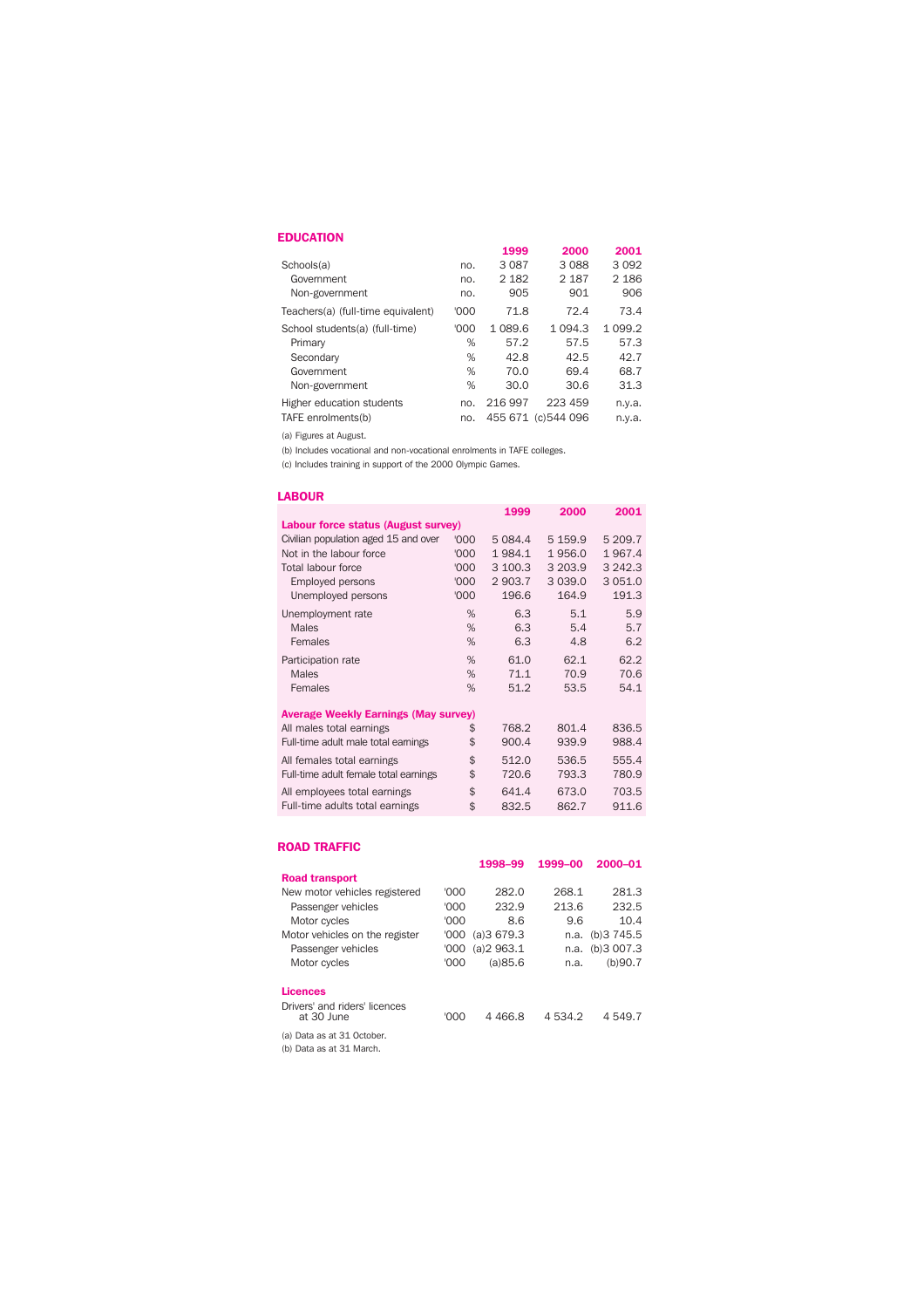## **AGRICULTURE**

|                                                |             | 1998-99 | 1999-00 | 2000-01 |
|------------------------------------------------|-------------|---------|---------|---------|
| Area of establishments                         |             |         |         |         |
| at $30$ June(a)                                | '000 ha     | 59 284  | 62 093  | n.y.a   |
| Number of establishments<br>at $30$ June $(a)$ | no.         | 43 302  | 43 654  | n.y.a   |
| Growing wheat                                  | no.         | 10 764  | 11 307  | n.y.a   |
| With sheep and lambs                           | no.         | 18574   | 19 0 27 | n.v.a   |
| With milk cattle                               | no.         | 2 5 3 2 | 2 2 6 2 | n.v.a   |
| With meat cattle                               | no.         | 26 365  | 26815   | n.y.a   |
|                                                |             |         |         |         |
| <b>Production for year ended</b><br>30 June    |             |         |         |         |
| Wheat for grain(a)                             | '000 tonnes | 6563    | 8602    | p8 380  |
| Wool receivals, brokers                        |             |         |         |         |
| and dealers                                    | '000 tonnes | 182     | 191     | 183     |
| Whole milk                                     | million L   | 1 2 8 5 | 1 3 9 5 | 1 3 3 0 |
| Beef and yeal                                  | '000 tonnes | 453     | 445     | 446     |
| Mutton and lamb                                | '000 tonnes | 195     | 199     | 210     |
|                                                |             |         |         |         |
| Livestock at 30 June(a)                        |             |         |         |         |
| Milk cattle                                    | '000        | 445     | 440     | p458    |
| Meat cattle                                    | '000        | 5846    | 5 5 3 1 | p6 012  |
| Sheep and lambs                                | '000        | 40 583  | 43 405  | p43 349 |
| <b>Pigs</b>                                    | '000        | 779     | 710     | p802    |
|                                                |             |         |         |         |

(a) The reference period for 1998–99 is the year ended 31 March.

#### **MINING AND ENERGY**

|                              |               | 1998-99 | 1999-00 2000-01 |         |
|------------------------------|---------------|---------|-----------------|---------|
| Metal ore mining, employment | persons       | 1957    | 1566            | n.y.a.  |
| Metal ore mining, turnover   | $\mathsf{Sm}$ | 975.1   | 852             | n.y.a.  |
| Coal, employment             | persons       | 9 7 6 3 | 8895            | n.y.a.  |
| Coal, turnover               | $\mathsf{Sm}$ | 5466.7  | 4808            | n.y.a.  |
| Raw black coal production    | '000 tonnes   | 131 367 | 132 895         | 138 779 |
| Electricity generated        | million kWh   | 63 743  | 65934           | 69 324  |

### **MANUFACTURING**

|                                   |               |        | 1997-98 1998-99 1999-00 |        |
|-----------------------------------|---------------|--------|-------------------------|--------|
| Employment, 30 June(a)            | <u>nool</u>   | 301.1  | 296.3                   | 291.9  |
| Wages and salaries(b)             | \$m           | 11 360 | 11 909                  | 11 660 |
| Turnover                          | $\mathsf{Sm}$ | 67829  | 71 214                  | 73 259 |
| (a) Includes working proprietors. |               |        |                         |        |

(b) Excludes the drawings of working proprietors.

## **OUTPUT OF SELECTED PRODUCTS**

|                      |                     | 1998-99 | 1999-00 | 2000-01 |
|----------------------|---------------------|---------|---------|---------|
| Whole milk           | million L           | 1 2 8 5 | 1 3 9 5 | 1 3 3 0 |
| <b>Butter</b>        | tonnes              | 4 0 9 5 | 3 6 8 8 | 2091    |
| Cheese               | tonnes              | 24 163  | 25 708  | 20 939  |
| Chicken meat         | tonnes              | 223 222 | 221 245 | 242 452 |
| Beef and yeal        | tonnes              | 453 399 | 445 027 | 446 112 |
| Clay bricks          | million             | 627     | 694     | 568     |
| Ready mixed concrete | '000 m <sup>3</sup> | 6656    | 7 4 4 9 | 6096    |
|                      |                     |         |         |         |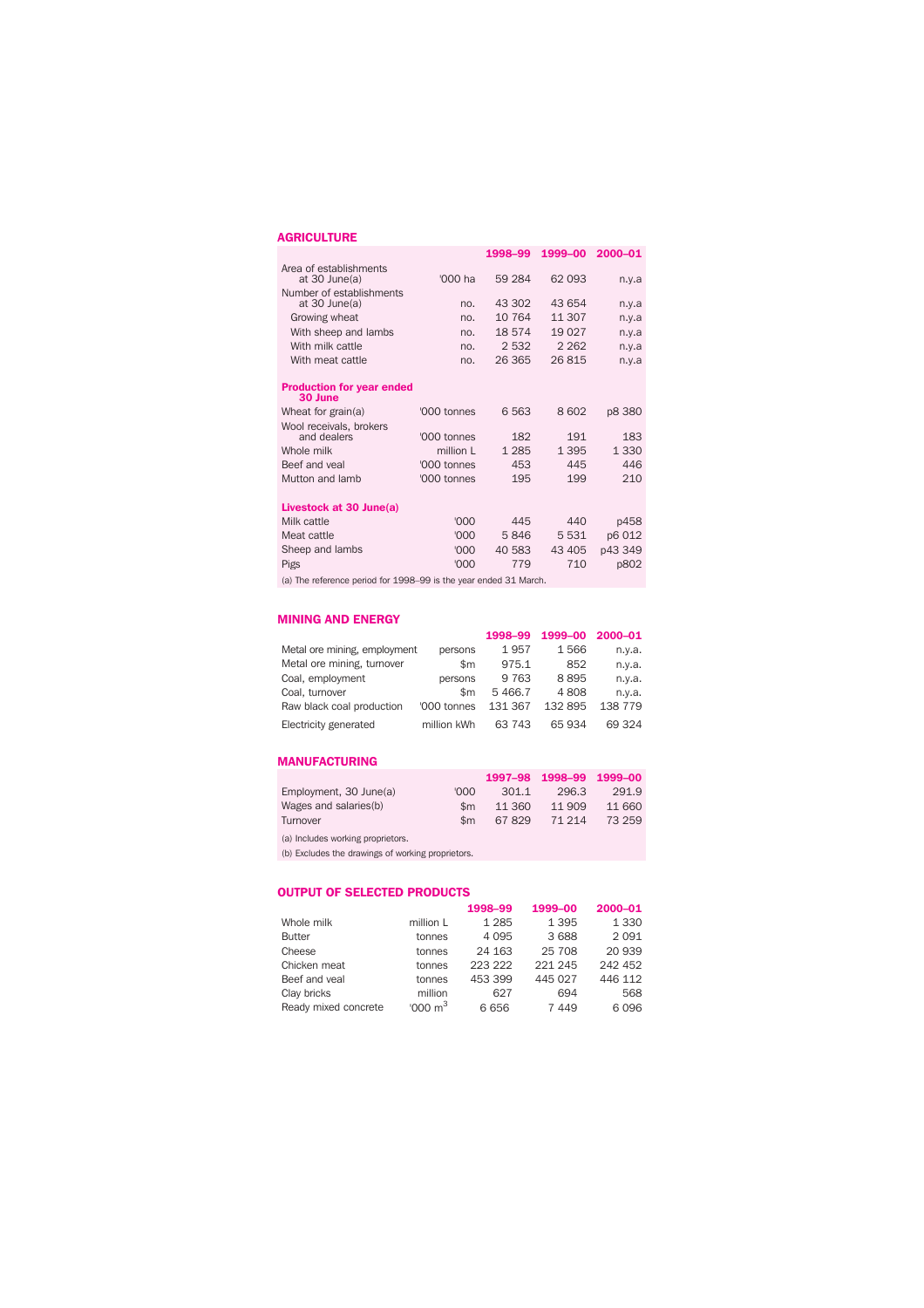## **PRICE INDEXES**

| <b>Consumer Price Index, Sydney, June,</b>      |               |       | 1999           | 2000                    | 2001       |
|-------------------------------------------------|---------------|-------|----------------|-------------------------|------------|
| change from previous year                       |               |       |                |                         |            |
| All groups                                      |               | %     | 1.7            | 2.4                     | 6.2        |
| Food                                            |               | %     | 4.0            | 1.6                     | 6.6        |
| Alcohol and tobacco                             |               | %     | 2.0            | 4.7                     | 11.8       |
| Clothing and footwear                           |               | %     | $-0.1$         | $-0.7$                  | 7.5        |
| Housing                                         |               | %     | 3.0            | 5.1                     | 6.8        |
| Household furnishings, supplies and services    |               | %     | $-0.4$         | 0.7                     | 5.3        |
| Health                                          |               | %     | $-9.2$         | 4.9                     | 3.3        |
| Transportation                                  |               | %     | 0.1            | 7.5                     | 5.5        |
| Communication                                   |               | %     | $-5.3$         | $-2.0$                  | 4.8        |
| Recreation                                      |               |       |                |                         |            |
|                                                 |               | %     | 1.0            | 0.4                     | 4.7        |
| Education                                       |               | %     | 4.3            | 6.2                     | 5.0        |
| <b>Miscellaneous</b>                            |               | %     | 2.8            | 11.0                    | 7.1        |
| Retail Prices, selected items, Sydney, June     |               |       |                |                         |            |
| Milk, carton, supermarket sales, 1 litre        |               | cents | 122            | 135                     | 135        |
| Bread, white loaf, sliced, supermarket, 650g    |               | cents | 211            | 231                     | 250        |
| Rump steak, 1kg                                 |               |       |                | cents 1 249 1 297       | 1448       |
| Potatoes, 1kg                                   |               | cents | 130            | 105                     | 133        |
| Eggs, 55g, 1 doz                                |               |       | 280            | 304                     | 300        |
| Margarine, poly-unsaturated, 500g               |               |       | 176            | 177                     | 174        |
| Petrol, super grade, 1 litre                    |               | cents | 72.6           | 88.7                    | 97.5       |
| Beer, full strength, unchilled 24x375ml bottles |               |       |                | cents 2 666 2 861 3 090 |            |
| Price index of building materials, Sydney, June |               |       |                |                         |            |
| All groups, change from previous year           |               |       |                |                         |            |
| Used in house building                          |               | %     | 0.9            | 7.7                     | 0.1        |
| Used in building other than house building      |               | %     | 0.5            | 1.6                     | 2.5        |
|                                                 |               |       |                |                         |            |
|                                                 |               |       |                |                         |            |
| <b>PUBLIC FINANCE</b>                           |               |       |                |                         | 1999–00(a) |
| <b>State Government</b>                         |               |       | $1998 - 99(a)$ |                         |            |
| <b>Total Public Sector</b>                      |               |       |                |                         |            |
|                                                 |               |       |                |                         |            |
| <b>GFS Revenue</b>                              | \$m           |       | 13837          |                         | 14 547     |
| <b>Taxation revenue</b>                         |               |       |                |                         |            |
| Sales of goods and services                     | \$m           |       | 10 983         |                         | 11 875     |
| Current grants and subsidies                    | \$m           |       | 9 3 6 9        |                         | 10 129     |
| \$m<br>Other revenue                            |               |       | 3766           |                         | 3 2 9 8    |
| \$m<br>Total                                    |               |       | 37 955         |                         | 40 829     |
| <b>GFS Expenses</b>                             |               |       |                |                         |            |
| Gross operating expenses                        | \$m           |       | 29 7 73        |                         | 30 865     |
| Other expenses                                  | $\mathsf{Sm}$ |       | 7048           |                         | 6671       |
| Total                                           | \$m           |       | 36822          |                         | 37 536     |
|                                                 | ₼             |       | 4.122          |                         | 0.000      |

| Total                        | $\mathfrak{m}$ | 36 822  | 37 536  |
|------------------------------|----------------|---------|---------|
| GFS Net Operating Balance(b) | $\mathsf{Sm}$  | 1 1 3 3 | 3 2 9 3 |
| <b>Local Government</b>      |                |         |         |
| <b>GFS Revenue</b>           |                |         |         |
| Taxation revenue             | $\mathsf{Sm}$  | 2016    | 2080    |
| Sales of goods and services  | \$m\$          | 1724    | 1848    |
| Current grants and subsidies | \$m            | 560     | 551     |
| Other revenue                | $\mathsf{Sm}$  | 957     | 1 1 5 0 |
| Total                        | $\mathsf{S}m$  | 5 2 5 7 | 5629    |
| <b>GFS Expenses</b>          |                |         |         |
| Gross operating expenses     | $\mathsf{Sm}$  | 4631    | 4892    |
| Other expenses               | $\mathsf{Sm}$  | 237     | 208     |
| Total                        | $\mathsf{m}$   | 4867    | 5 100   |
| GFS Net Operating Balance(b) | \$m\$          | 390     | 529     |

(a) Prior to 1998–99, Government Finance Statistics (GFS) were compiled on a cash basis.<br>They are now compiled in an accruals framework.

(b) Net operating balance (NOB) is calculated as GFS revenue minus GFS expenses. It is equivalent to the change in net worth arising from transactions.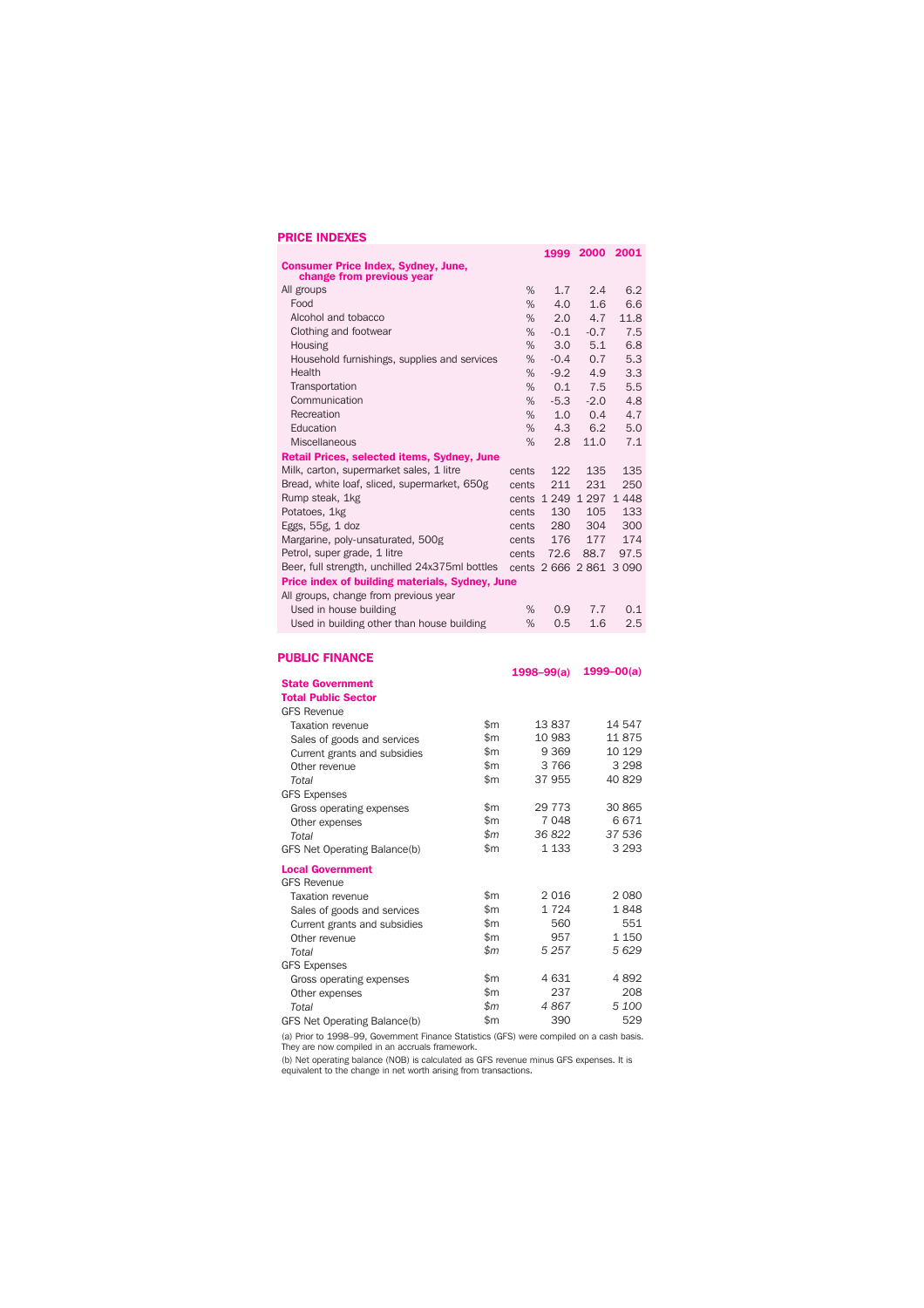## **RETAIL TRADE**

|               | 1998-99                                  | 1999-00     | 2000-01     |
|---------------|------------------------------------------|-------------|-------------|
|               |                                          |             |             |
| $\mathsf{Sm}$ | 18 423.3                                 | 18 919.1    | 19 946.8    |
| $\mathsf{Sm}$ | 4 2 9 0.1                                | 4579.6      | 4585.3      |
| $\mathsf{Sm}$ | 3 688.7                                  | 3854.6      | 3 7 8 9.2   |
| $\mathsf{Sm}$ | 4 651.5                                  | 5436.4      | 5 7 3 5 . 4 |
| $\mathsf{Sm}$ | 2 2 1 7 .8                               | 2 3 4 9 .8  | 2604.8      |
| $\mathsf{Sm}$ | 4 7 7 0 . 7                              | 5 2 3 0 . 3 | 5468.7      |
| \$m           | 9 9 0 4.5                                | 10 367.5    | 11 782.8    |
|               | <b>Turnover of retail establishments</b> |             |             |

## **TOURIST ACCOMMODATION(a)**

|                                                     |     | 1998-99 | 1999-00 | 2000-01 |
|-----------------------------------------------------|-----|---------|---------|---------|
| Hotels and motels, etc. with<br>facilities, 30 June | no. | 1 2 8 7 | 1 3 1 4 | 1 3 2 6 |
| Takings from accommodation                          | \$m | 1 3 9 5 | 1.542   | 1837    |
| Number of guest rooms,<br>30 June                   | no. | 59 344  | 63 153  | 65 488  |

(a) The scope of the Tourist Accommodation Survey includes hotels, motels and guest houses and serviced apartments with 15 or more rooms or units.

#### **HOUSEHOLD FINAL CONSUMPTION EXPENDITURE**

|                                                     |               | 1998-99 | 1999-00 | 2000-01 |
|-----------------------------------------------------|---------------|---------|---------|---------|
| Total expenditure                                   | \$m           | 128 933 | 136 697 | 146 855 |
| Food                                                | $\mathsf{Sm}$ | 12 432  | 12 719  | 13 3 20 |
| Alcoholic beverages and<br>tobacco                  | $\mathsf{Sm}$ | 4 8 0 2 | 5 2 9 3 | 6 1 1 5 |
| Clothing and footwear                               | $\mathsf{Sm}$ | 5 2 5 0 | 5 5 9 3 | 5 5 5 1 |
| Housing, water, electricity,<br>gas and other fuels | \$m           | 29 9 24 | 31 993  | 34 384  |
| Furnishings and other<br>household equipment        | \$m           | 6 2 5 0 | 6944    | 7 138   |
| Health                                              | $\mathsf{Sm}$ | 4 4 8 0 | 4 9 9 1 | 5630    |
| Transport                                           | $\mathsf{Sm}$ | 15 639  | 16 355  | 17635   |
| Communications                                      | \$m           | 2906    | 3 0 9 8 | 3615    |
| Recreation and culture                              | $\mathsf{Sm}$ | 15 354  | 16 289  | 17 718  |
| <b>Education services</b>                           | $\mathsf{Sm}$ | 2651    | 2814    | 2999    |
| Hotels, cafes and restaurants                       | $\mathsf{Sm}$ | 11 291  | 11 779  | 12 936  |
| All other expenditure                               | \$m           | 17954   | 18830   | 19812   |

### **SYMBOLS AND ABBREVIATIONS USED**

| ha     | — hectare                | no.            | — number          |
|--------|--------------------------|----------------|-------------------|
| kWh    | - kilowatt hour          | р              | $-$ preliminary   |
| L      | — litre                  | m <sup>3</sup> | - cubic metre     |
| '000   | — thousand               | %              | - per cent        |
| n.a.   | - not available          | \$             | — dollars         |
| n.y.a. | — not yet available $$m$ |                | - dollars million |